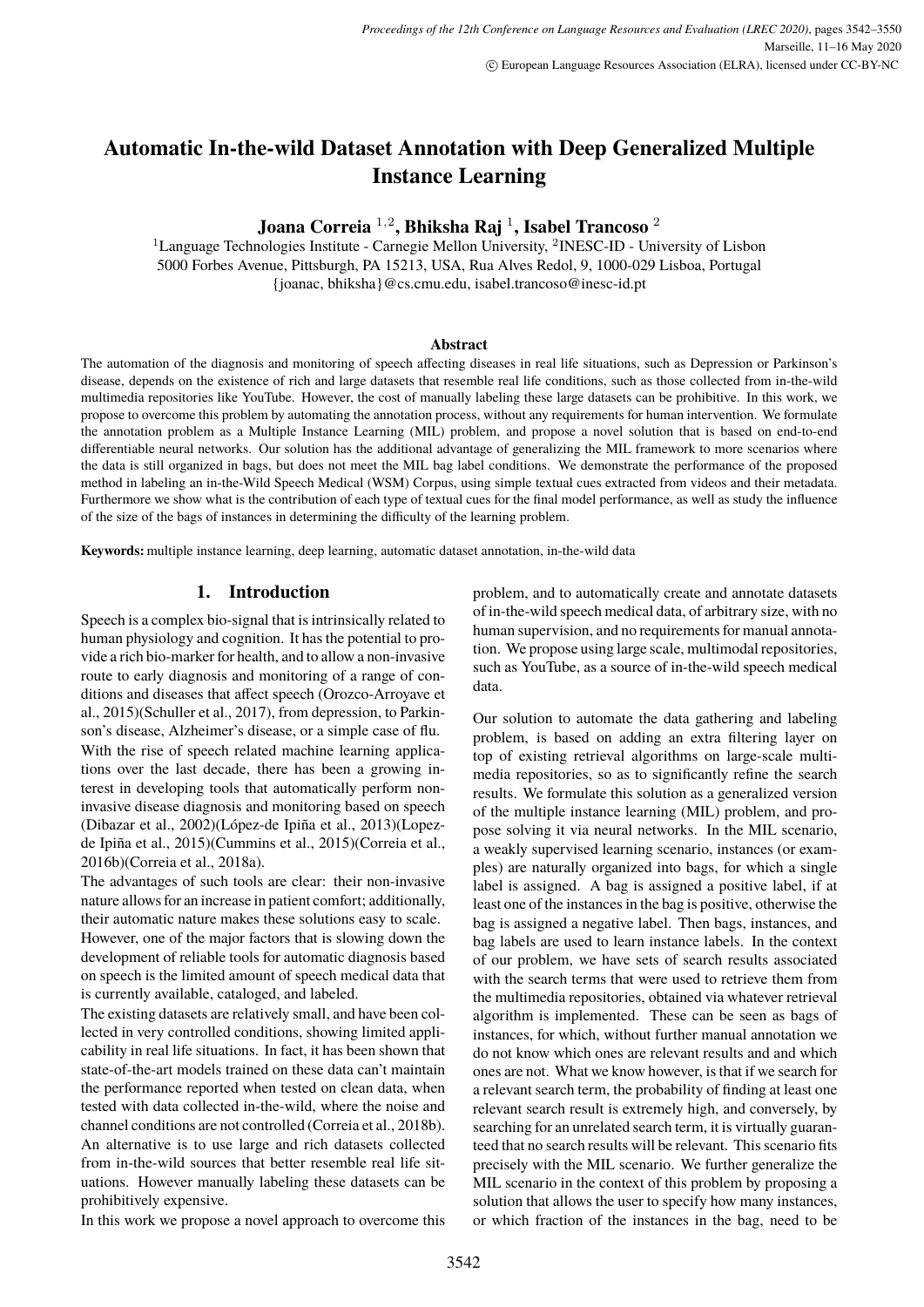positive for the bag to be assigned a positive label.

Our proposed approach uses exclusively textual cues from the videos, namely its transcription, along with some of the available metadata, in order to perform the analysis of the video. We argue that this approach can later be extended to include acoustic and visual cues to further enrich the representation of the video examples, and improve the process of the dataset creation, but this option is not covered in this work.

We test the proposed approach with arguably two of the most important examples of diseases that affect speech, based on their their lifetime incidence rate are Depression and Parkinson's disease (PD). Specifically, depression is the leading cause of disability worldwide, with an increasing global prevalence of depression and depressive symptoms in recent decades [\(Vos et al., 2016\)](#page-0-0). The lifetime prevalence of depression ranges from 20% to 25% in women, and 7% to 12% in men [\(Organization, 2002\)](#page-0-0). On the other hand, PD is the second most common neurological problem in the elderly, after Alzheimer's Disease, affecting 1 to 2 in every 100 persons over 60 years old [\(De Lau and Breteler,](#page-0-0) [2006\)](#page-0-0). Out of all the neurological disorders, PD is the fastest growing one [\(Muangpaisan et al., 2011\)](#page-0-0).

The contributions of this work are twofold:

- A deep learning based solution for the generalized formulation of MIL framework, where instead of determining the positiveness of a bag from a single positive instance, it is possible to specify how many or what fraction of the bag instances need to be positive to assign a positive bag label;
- Using the proposed solution to automate the creation of speech and language resources from in-the-wild multimedia repositories in the context of speech affecting diseases, without any requirements for manual annotation.

This paper is organized as follows: In Section [2.](#page-1-0) we review the related work, namely the applications of MIL in several problems and some of the proposed variations and generalizations of MIL; In Section [3.](#page-1-1) we describe MIL in further detail, along with the proposed generalization and our deep learning based solution; Section [4.](#page-3-0) describes the collection and manual annotation process of the in-the-Wild Speech Medical (WSM) Corpus, an in-the-wild dataset, collected from YouTube, for depression and PD, a first of its kind dataset that features real life noise and channel conditions. These conditions are not controlled for, and not considered a factor when collecting and annotating the data. In Section [5.](#page-3-1) we describe the experiments performed in this work which focus on using the proposed deep generalized MIL solution to automatically annotate the WSM corpus. Finally, in Section [6.](#page-6-0) we draw some conclusions and discuss future work.

# **2. Related work**

<span id="page-1-0"></span>Multiple instance learning [\(Dietterich et al., 1997\)\(Maron](#page-0-0) [and Lozano-Pérez, 1998\)](#page-0-0) is a special case of weakly supervised learning where instances (or examples) are naturally organized into bags, for which a single label is assigned.

A bag that contains at least a positive instance is assigned a positive label, and a bag that only contains negative instances is assigned a negative label. At training time the instance labels are not available, and at test time, the task is one or both of the following, depending on the application: inferring bag labels, and/or inferring instance labels.

MIL has been used in several contexts such as medical imaging segmentation [\(Quellec et al., 2017\)\(Kraus et al.,](#page-0-0) [2016\)\(Ilse et al., 2018\)](#page-0-0) where an image is typically described by a single label, but the region of interest is not given. In this case, the bag is the image and each segment of the image is an instance. Other examples include drug activity prediction [\(Dietterich et al., 1997\)](#page-0-0), image annotation and retrieval [\(Carneiro et al., 2007\)](#page-0-0), text categorization [\(Liu et](#page-0-0) [al., 2018\)](#page-0-0), and object detection [\(Zhang et al., 2006\)](#page-0-0), among others.

There are multiple approaches to address the MIL problem. Arguably, one of the early, most popular ones is [\(Andrews et al., 2003\)](#page-0-0)'s solution, that describes two algorithms based on SVM's that formulate the MIL problem as a maximum-margin problem that can be solved via mixed integer quadratic programs: mi-SVM and MI-SVM.

More recent works have proposed solutions for the MIL problem via deep neural networks, as is the case of the pioneering work of [\(Wu et al., 2015\)](#page-0-0). Others, such as [\(Ilse](#page-0-0) [et al., 2018\)](#page-0-0), proposed a formulation for the MIL problem as learning the Bernoulli distribution of the bag labels, which is parametrized by a neural networked with an attention mechanism.

A few other works have tried to solve generalized versions of the MIL problem, usually by changing the bag label assumptions, or by acknowledging label noise. In [\(Correia et](#page-0-0) [al., 2016a\)](#page-0-0), the authors propose a generalization of mi-SVM and MI-SVM:  $\theta$ -mi-SVM and  $\theta$ -MI-SVM, where the bag labels are determined not by the presence of at least one positive instance in the bag, but instead by the presence of a fraction theta of positive instances out of all the instances in the bag. This solution is based on maximum-margin algorithms, and can be applied in scenarios where one positive instance is not enough evidence for a positive bag. In this case, it was applied in the context of inferring the polarity of movie reviews. Other such works include [\(Li and Vas](#page-0-0)[concelos, 2015\)](#page-0-0), where the authors tackle the problem of label bag noise in the context of semantic image retrieval, by introducing the notion of soft bags, i.e. bags that can contain both positive and negative instances, regardless of their label. This allows for negative bags to have some positive instances in them, which are considered to be noise. The problem is then solved via a large-margin algorithm.

## **3. Methodology**

#### <span id="page-1-1"></span>**3.1. Multiple Instance Learning**

One of the simplest learning scenarios is fully supervised binary classification, i.e. a scenario where the training data are pairs of instances and labels,  $X =$  $\{\{x_1, y_1\}, \{x_2, y_2\}, ..., \{x_n, y_n\}\}\,$ , where  $x_i \in \mathbf{D}$  is the  $i^{th}$ training instance, and  $y_i \in \{0, 1\}$  is its corresponding binary label. Then  $X$  is used to train a model such that, for a new instance x, it is possible to estimate its label  $\hat{y} = f(x)$ , where  $f(.)$  is the function that maps instances to labels.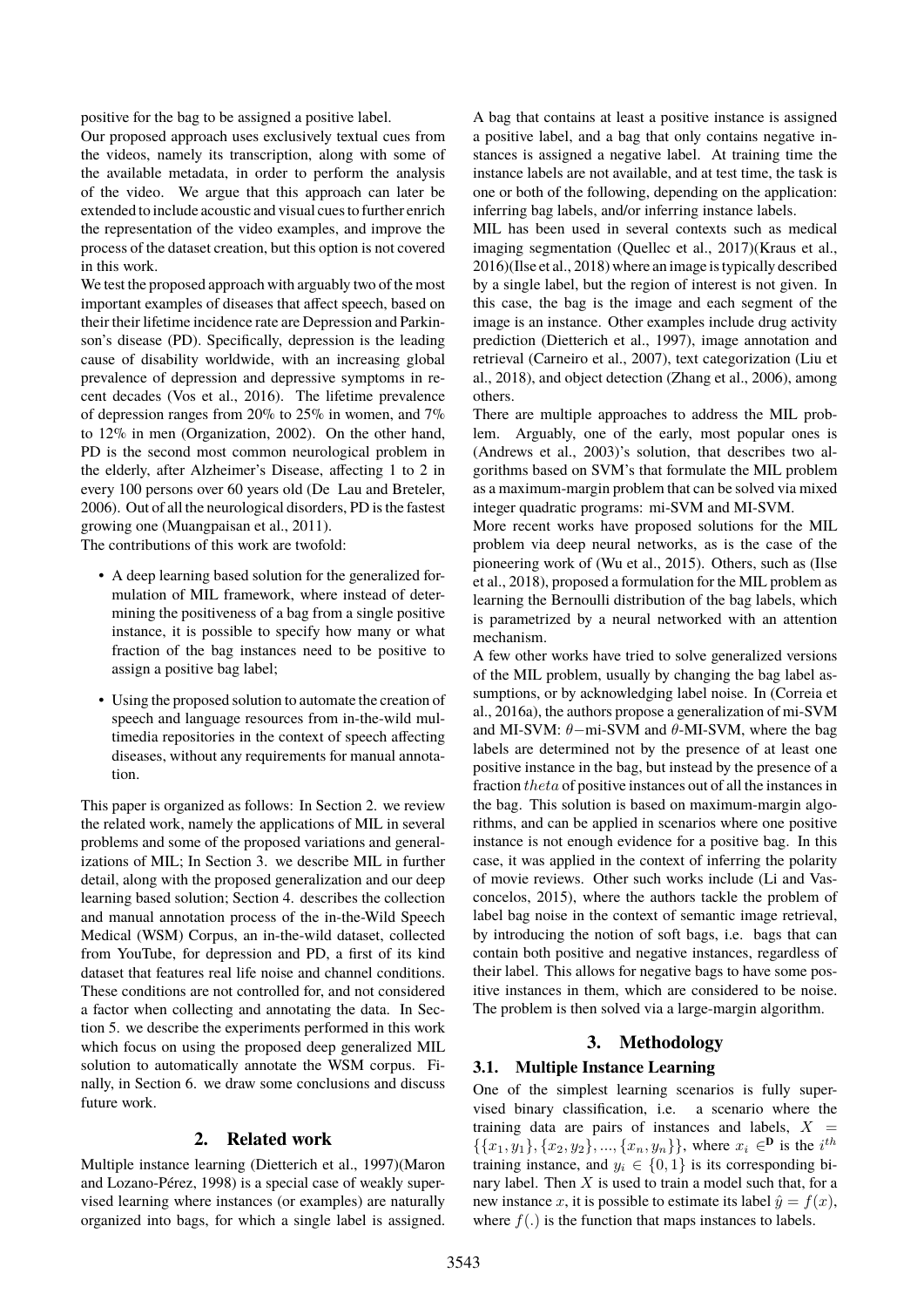However, learning in a fully supervised scenario is not always possible. This is frequently the case of applications that rely on datasets that are collected from in-the-wild sources, where the data is unstructured, or loosely structured, but unlabeled. In these cases, manual annotation can quickly become too expensive, either because of the massive number of examples that have to be annotated, or because each example is expensive to annotate. So other solutions have to be adopted.

The MIL scenario arises as a weakly supervised learning alternative when fully supervised learning is impossible, but there is still some structure to the data. In this case, the assumption is that the instances, or examples, are organized into permutation-invariant bags  $B = \{x_1, x_2, ..., x_k\},\$ where each  $x \in \mathbb{R}^n$  is an instance, and k is the size of the bag, which can vary for each bag  $B$ . Again, we emphasise that the instances are independent and that there is no specific order for them in the bag. Each bag is associated with a label  $Y \in \{0, 1\}$ , such that the training dataset can be represented by  $X = \{\{B_1, Y_1\}, \{B_2, Y_2\}, \dots, \{B_n, Y_n\}$ , where *n* is the number of bags in the dataset. In MIL, during training, the instance level labels for the instances of any given bag  $B$ ,  $\{y_1, y_2, ..., y_k\}$ , are not available, only the bag level label Y is.

The bag level label  $Y$  for any given bag  $B$  is defined as:

$$
Y = \begin{cases} 1, & \text{if } \sum_{i=0}^{k} y_i \ge 1; \\ 0, & \text{otherwise.} \end{cases}
$$
 (1)

Or more compactly as:

<span id="page-2-0"></span>
$$
Y = \max_{i}(y_i) \tag{2}
$$

This bag level label definition can be interpreted as "if there is at least one positive example in the bag, the bag label is positive". In a way, positive instances can be seen as the key that opens a lock in a set of keys, which is the bag. During training, the only information that is available is if it is possible to open the lock with a given set of keys, but not with which key specifically.

The goals in the MIL scenario are twofold, given a new bag  $B$  of size  $k$ : learning to predict the bag labels  $Y$ , and learning to predict the instance labels  $y_1, \ldots y_k$ .

#### **3.2. Generalized Multiple Instance Learning**

There are situations however, where the presence of one positive instance is not enough evidence to justify assigning a positive label to a bag. In such scenarios, the traditional MIL framework falls short. However, this framework can be reformulated in more general terms, such that it can be used to solve problems as the above mentioned.

<span id="page-2-1"></span>Let us assume again that a bag  $B = \{x_1, x_2, ..., x_k\}$  is a collection of instances  $x_i \in \mathbb{P}$ . In the generalized MIL scenario, the bag label  $Y$  for any given bag  $B$  is defined as:

$$
Y = \begin{cases} 1, & \text{if } \sum_{i=0}^{k} y_i \ge k\delta ; \\ 0, & \text{otherwise.} \end{cases}
$$
 (3)

where  $\delta \in [0, 1]$  is a parameter that determines what is the minimum fraction of the instances in the bag that is required to have a positive label, for the bag label to be positive. It follows that, in this scenario, even negative bags can have some instances with positive labels so long as they verify  $\sum_{i=0}^{k} i_m < k\delta.$ 

We note that the generalized MIL framework corresponds to the conventional MIL framework when  $\delta = \frac{1}{k}$ .

However, solving the generalized MIL problem is more complex the MIL one, since the trick of computing the maximum of the instance labels for a given bag, as stated in Eq. [2,](#page-2-0) can not be used for values of  $\delta$  greater than  $\frac{1}{k}$ .

# **3.3. Deep Generalized Multiple Instance Learning**

Considering the success that deep learning approaches have had over the course of the last decade, it is only natural that we adopt them over the traditional SVM based approaches previously used to solve the MIL problem. They have the additional advantage of allowing flexible training strategies, since they can be trained end-to-end via backpropagation, so long as the strategy to pool the instance labels into bag labels is differentiable.

Let us assume for the sake of simplicity that instances are represented by features, that are obtained via arbitrary transformations, parametrized by neural networks, such that  $h = f_{\psi}(x)$ , where h is the hidden representation of the instance  $x$ .  $h$  is obtained after performing the transformation  $f_{\psi}(.)$ , where  $\psi$  are the transformation parameters.

Given a bag of hidden representations of instances, and its respective label  $B = \{ \{h_1, h_2, ..., h_k\}, Y \}$ , the proposed approach is to define two more fully differentiable transformations that convert the hidden representation of the instances  $h_i$ , to instance labels  $y_i$ :  $y = g_{1\phi}(h_i)$ , where  $y \in 0, 1$ , and  $\phi$  are the transformation parameters; and another transformation that pools the instance labels  $\{y_1, y_2, ..., y_k\}$  into a bag label Y, following the constrains of the generalized MIL framework, as stated in Eq. [3:](#page-2-1)  $Y = g_{2\theta}(y_1, y_2, ..., y_k)$ , where  $\theta$  are the transformation parameters.

The first of the two transformations,  $q_1(.)$ , is trivial and any multi-layer perceptron (MLP) can be trained to parameterize it, with the constraint that the output layer contains only one unit and a sigmoid activation function.

<span id="page-2-2"></span>For the second transformation, we propose a pooling scheme that guarantees the constraints of not only the MIL framework, but also the generalized MIL framework:

$$
Y = \frac{e^{\sum_{i=0}^{k} y_i - k\delta}}{e^{\sum_{i=0}^{k} y_i - k\delta} + 1},\tag{4}
$$

This transformation is essentially the sigmoid function for the sum of the labels of the bag instance, with a horizontal skew of  $k\delta$ . The parameter  $\delta \in [0, 1]$  determines the fraction of the instances in the bag that have to be positive to assign the bag a positive label. When  $\theta = \frac{1}{k}$ , the horizontal skew disappears, and the sigmoid of the sum of the instance labels can be interpreted as a differentiable approximation of the maximum operator. For other feasible values of  $\theta$ , the horizontal skew on the sigmoid of the sum of the instance labels, will ensure that the function output, i.e., the bag label, is zero when the sum of the instance labels is smaller than  $k\delta$ , i.e., the number of positive instances in the bag is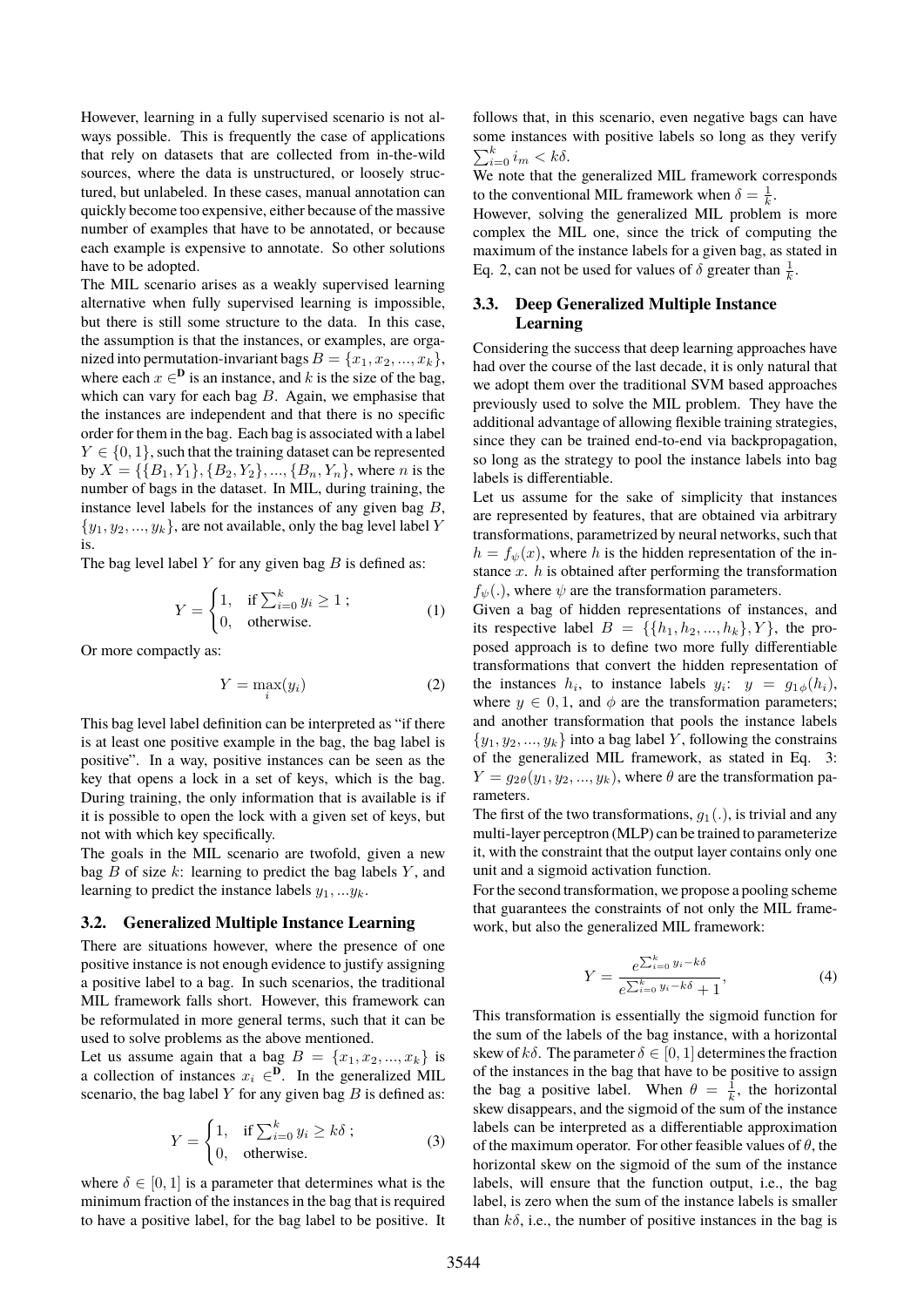smaller that the minimum number of instances necessary to assign a positive label to the bag.

In order to train a neural network with parameters  $\theta$  that performs the transformation  $q_{2\theta}$ (.), the loss to be minimized during training must reflect the generalized MIL constraints. A possible loss based on the binary crossentropy of the bag labels, as computed in Eq[.4](#page-2-2) is:

<span id="page-3-2"></span>
$$
\begin{cases}\nL = -t \log(s) - (1 - t) \log(1 - s), \\
s = \frac{e^{\sum_{i=0}^{k} p_{yi} - k\delta}}{e^{\sum_{j=0}^{k} p_{yi} - k\delta} + 1}\n\end{cases}
$$
\n(5)

where  $t$  is the groundtruth bag label, and  $s$  is the predicted score for a bag label. *s* is computed by applying the formula stated in Eq. [4](#page-2-2) to the individual scores of the predicted instance labels  $p_{yj}$ .

# **4. WSM Corpus**

<span id="page-3-0"></span>The WSM Corpus is an audio-visual corpus of videos collected from the multimodal repository YouTube, that feature videos related to several speech affecting diseases: Depression, Parkinson's disease and the common cold [\(Correia et](#page-0-0) [al., 2018b\)](#page-0-0). A first version of this corpus was collected in February of 2018, with videos published between January 2007 to February 2018, containing approximately 60 videos per speech affecting disease. More recently, the WSM has been expanded to approximately quadruple the size, and is planned to continue to grow, and to include additional speech affecting diseases.

The dataset was collected by using a combination of the official YouTube API and scrapping tools to retrieve a list of results for several queries related to each target disease, p.e., in the case of depression, "[*target disease*] vlog". For each result, the following information was collected: the video and audio; the metadata (including the title, description, channel and video identifiers, etc.); the video's transcription; and the comments to the video.

We note that the video's transcription is automatically generated by YouTube (only for videos in English), using a large scale, semi-supervised deep neural network for acoustic modeling [\(Liao et al., 2013\)](#page-0-0), unless a manual transcription is provided by a user.

Each video in WSM Corpus was manually labeled for the presence of a subject affected by the target disease, so each video contains three binary labels for the presence of a subject affected by Depression, PD, or a cold, respectively. We emphasise that, because the videos are collected from online repositories, and there is no opportunity for the subjects in the videos to be interviewed by medical professionals, we determine their health status solely based on their self assessment. I.e. if a subject in a video claims that he or she is currently affected by the target disease, e.g. depression, that is enough evidence to assign a positive label for that disease. While we recognise that not all the subjects may be sincere in their self-diagnosis, we assume that the amount of label noise is negligible, given that the subjects usually do not have a motivation to misrepresent their health status in the context of the videos.

In the context of this work, we will use only the depression and PD subsets of the WSM Corpus, which amount to 550 videos in total. Out of the 550 search results, 59 and 26 are positive for the presence of a subject self diagnosing with depression and Parkinson's disease respectively.

#### **5. Experiments and results**

<span id="page-3-1"></span>In this section, we describe the experiments which focus on using the proposed deep generalized MIL solution to automatically label the videos of the WSM Corpus featuring subjects affected by Depression and PD.

We take advantage of the existing structure on the WSM Corpus, where the videos are associated to the search term that was used to retrieve it, as well as a time window for the upload date. This structure can easily be translated to the (generalized) MIL framework, where a bag is the set search results obtained for a given search term and time window. If the search term used to generate the bag relates to the target disease, and particularly, we believe that among the search results will be examples of videos featuring people affected by the target disease, we give the bag a positive label for that disease. As an example, let us say the target disease is depression and the search term is "depression vlog", then we assume that among the retrieved search results there will be some that are relevant. Otherwise, if the search term is not likely to generate relevant results, such as "depression lecture", we assign a negative label to the set of search results. We note that while the results are still related to depression in the case of the negative bag just described, the videos are very unlikely to contain subjects that are currently affected by depression, and are much more likely to contain healthy subjects, such as medical doctors, therapists, researchers or journalists, describing some aspect of depression, mostly from a third party perspective. We argue that generating such negative bags poses a much more interesting and nuanced problem than simply generating negative bags of videos with completely unrelated content. Any model that is successfully trained with such data is much more likely to be useful in real life situations to detect subjects affected by a target disease that if the control examples were completely unrelated. From a class separation perspective, we argue that these negative examples are much closer to the true class decision boundary than unrelated ones, which allows for a better estimation when training a model to learn it.

In regards to the information derived from the search results used in this work, we used exclusively information derived from the textual components of the video, and relay the study of acoustic and visual features for future work. In particular we used the transcription of the video, the title, the description, and the top 5 comments.

In regards to the feature extraction process used in this work, we briefly describe the adopted process based on Sentence-BERT [\(Reimers and Gurevych, 2019\)](#page-0-0), that was used to encode the textual cues.

Then, we establish an upper bound for the performance that can be achieved on the task of automatically labeling the WSM corpus using the chosen features, by training a fully supervised model on the dataset with the manually obtained labels. After this, we compare the performance of the fully supervised model to the performance obtained of a similar model but in a MIL scenario, where the instance labels are unavailable during training. We also study the contribution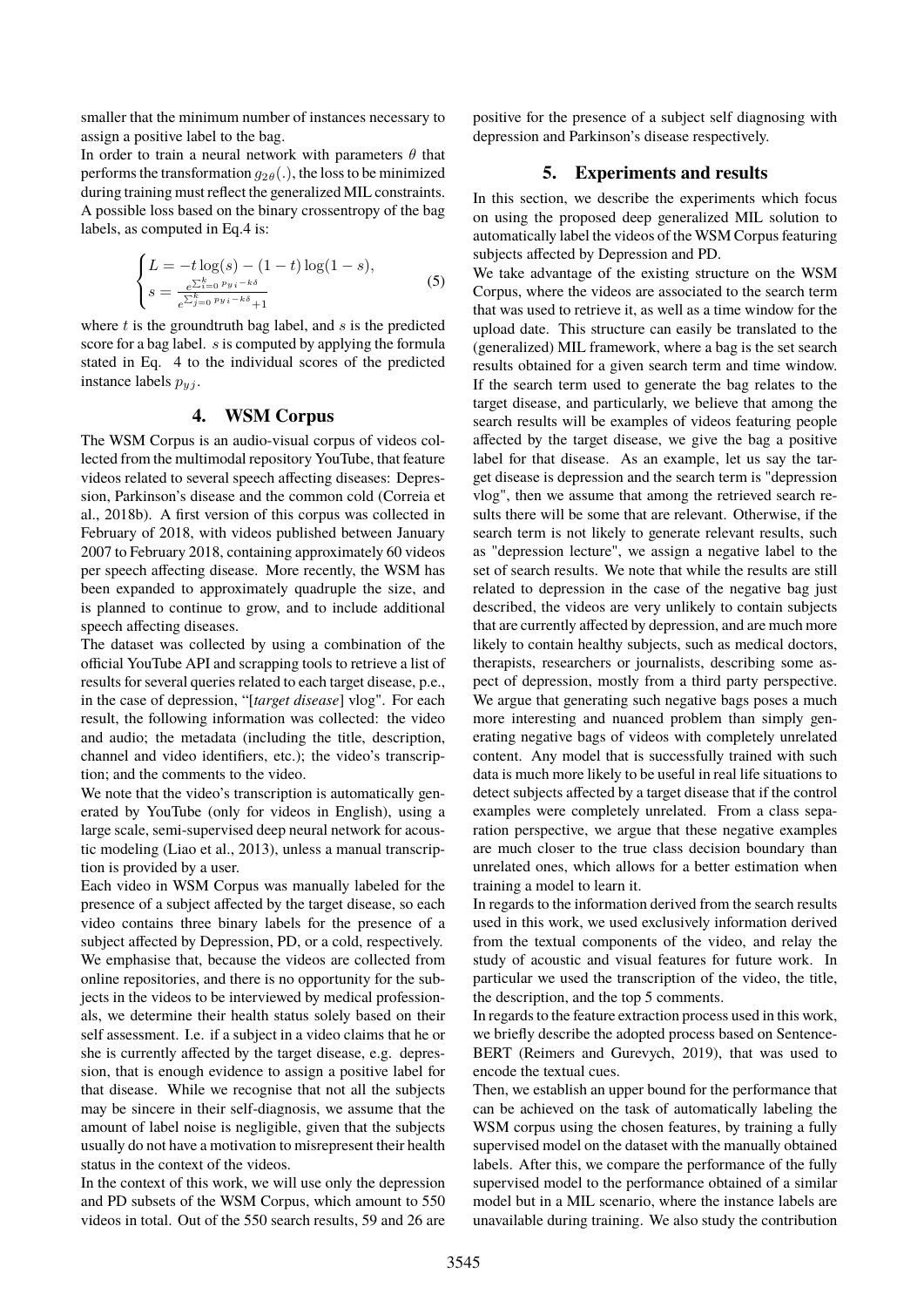of each type of textual cues for the performance of the final model: the transcription, the title and description of the videos, and the top n comments to the video. Finally we study the influence of the bag size in the performance of the models, and as a sanity check, show that when bags are smaller, the MIL problem is easier to solve, and that in the extreme case where the bag size is one, the problem becomes a fully supervised learning problem, since all the instance labels correspond to their respective bag label.

# **5.1. Feature extraction**

BERT [\(Devlin et al., 2018\)](#page-0-0) is considered the state-of-the-art in encoding language representations, and is based on bidirectional transformers. It is designed to generate representations from unlabeled text by jointly conditioning on both its left and right context. However, it is not optimized for long sentences or even full text documents. Sentence-BERT (SBERT)[\(Reimers and Gurevych, 2019\)](#page-0-0), is a modification of the BERT network, using siamese and triplet networks, in order to derive meaningful sentence embedding of fixed sized, for arbitrarily sized sentences, converting them into feature vectors of 768 dimensions. With SBERT the similarity between sentences can be computed by any similarity measure such as cosine similarity.

As such we adopt a pre-trained version of SBERT that was first trained on Natural Language Inference (NLI) data, then fine-tuned on AllNLI, and on the semantic text similarity (STS) benchmark training set, obtaining an STS score of 85.29, as reported by the authors.

We use this pre-trained model to embed the three documents associated with a search result: 1) the transcription of the video; 2) the title and description of the video provided by the user; and 3) the top 5 comments on the video, sorted by popularity. Thus each search result is characterized by three 768-dimensional vectors. We repeat this for the complete dataset of 550 search results, which amounts to a total of 1650 embeddings.

Some of the videos did not have any comments, therefore a random 768-dimensional vector was generated, which represents a random sentence/document.

# <span id="page-4-0"></span>**5.2. Fully supervised upper bound**

As mentioned before, the WSM Corpus contains manual annotations. While it is not realistic to assume that these will be available in a real-life application, they are useful to perform a number of tasks, such as for evaluation purposes, for semi supervised learning tasks, etc. In this case, we use the manual annotations of the WSM corpus to perform the fully supervised learning task of predicting the presence of subjects affected by two diseases, depression and Parkinson's disease, from SBERT embeddings of the transcription, title and description, and top 5 comments of YouTube videos. This experiment is useful to determine what is the upper bound of the performance that could be obtained with the WSM, if all the instance labels were available. In other words, by comparing the following results with the performance of a similar model in a (generalized) MIL learning scenario, it is possible to quantify the loss of knowledge when the instance labels are not available and only the bag structure and bag labels of the dataset are.

The architecture of the fully supervised model is shown in Figure [1](#page-5-0) (left). It comprises three streams of MLPs, one for each type of embedding of the three documents available, with 768 dimensions each. Each stream contains two fully connected layers, with 256 and 64 units, respectively, and both with ReLU activation, and a dropout rate of 0.2. The streams are fused by concatenating the three hidden representations. The network has two more fully connected layers, the first of them with 64 units and a ReLU activation and a dropout rate of 0.5, and finally, a 1 unit output layer with sigmoid activation.

The network was trained with a binary cross entropy loss, and RMSProp optimizer algorithm, over 60 epochs, with a learning rate of 0.001, and early stopping conditions based on the development loss.

The model was trained with 400 examples and tested against 150 examples for both Depression and Parkinson's disease. The performance of this model was measured in F1 score, since there is a significant class imbalance. The fully supervised model obtained an F1 score of 0.69 and 0.67 on the test set for Depression and PD, respectively. These results are also shown along with others in the bar charts on Figures [2](#page-5-1) and [3](#page-5-2) for Depression and Parkinson's disease, respectively, as the leftmost columns in the color red.

These results by themselves are not very meaningful, since the features or the model architecture, among others, could be changed in an attempt to improve the performance of the model, however this is the most fair upper bound to performance of the experiments in the following sections.

# <span id="page-4-1"></span>**5.3. Deep Generalized MIL performance**

The main contribution of this work experimentally verified in this section, where we test the proposed deep generalized MIL solution, in labeling the WSM Corpus, without access to any of the manual labels, and having only access to the bag structure and to the bag labels.

As mentioned in Section [4.,](#page-3-0) the WSM has 11 bags of 50 examples each. We use 8 of these bags, which total 400 instances for training and, the remaining 3 for testing purposes, which contain 150 examples. The distribution of the train and test examples is the same as in the experiments reported in Section [5.2.,](#page-4-0) for comparison purposes.

For each of the instances we compute the same SBERT embedding for the three available documents: the transcription, the title and description and the top 5 comments, and use these 3 768-dimensional vectors as the input to the network. The architecture of this network is similar to the one described in Section [5.2.,](#page-4-0) where each instance is processed by a 3 stream network. These streams are then fused and used to generate an instance prediction. The key difference in this case, is that this process is repeated for all the instances in the bag, and the prediction of the bag label is made according to Eq. [4.](#page-2-2) Only then the loss is computed according to Eq. [5,](#page-3-2) and the weights updates, through backpropagation. A good strategy to implement this network it to set the batch size to be the bag size and process the instances if the same bag in sequence, so that they are all processed in the same batch. By doing so, the loss is accumulated over the whole bag and the predictions for all the instances in the bag are computed with the same network weights.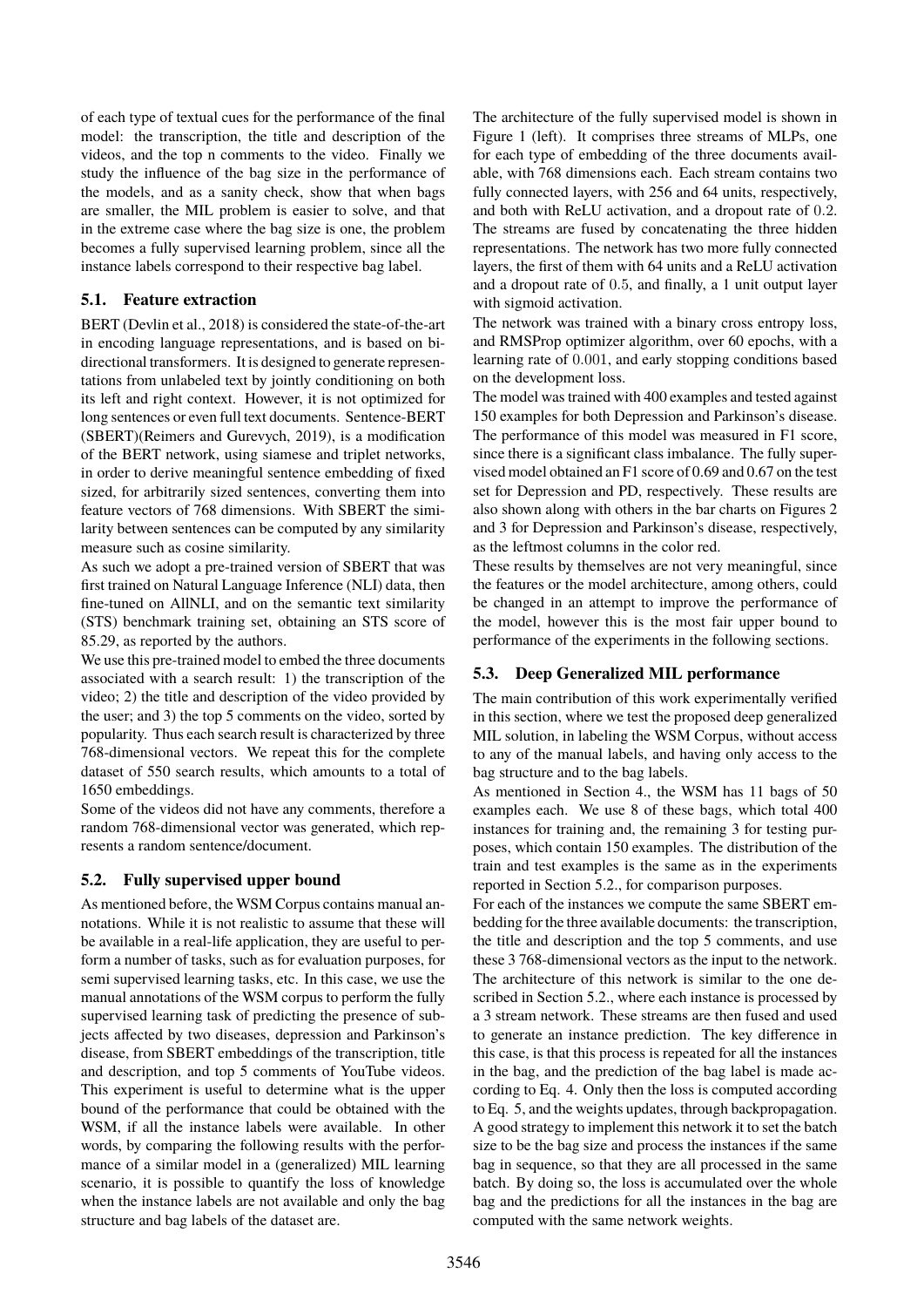

<span id="page-5-0"></span>Figure 1: Left: architecture of the fully supervised model that estimates the upper bound of the performance that can be obtained in labeling the WSM, given the feature choice and model architecture. Right: architecture of the proposed deep generalized MIL solution.



<span id="page-5-1"></span>Figure 2: Summary of the performance in F1 score of all the models trained to estimate the Depression labels of the WSM Corpus, for different bag sizes and sources of textual cues.



<span id="page-5-2"></span>Figure 3: Summary of the performance in F1 score of all the models trained to estimate the Parkinson's disease labels of the WSM Corpus, for different bag sizes and sources of textual cues.

We summarize the architecture of the proposed deep generalized MIL network in Figure [1](#page-5-0) (right).

The network was trained with similar parameters as the one presented in Section [5.2.,](#page-4-0) except  $\delta$  was set to  $2/k$ , where k is the size of the bag.

The performance of this network on the test set at instance label level, was an F1-score of 0.57 and 0.64, for Depression and Parkinson's disease respectively. These results are also shown on Figures [2](#page-5-1) and [3,](#page-5-2) on the set of columns above the label 50, with the color red. We also note that the network was able to achieve an error of zero at the bag level labels, however we consider that this result is not relevant in the scope of this work, which is instance level prediction, so we will not mention it in further experiments.

We note that for the case of Parkinson's disease, there is a significant drop in performance, while for depression the drop in performance is smaller. Nevertheless, in both situations we can experimentally confirm the hypothesis that learning in a (generalized) MIL is a harder problem than a fully supervised one.

# <span id="page-5-3"></span>**5.4. Contribution of each type of document**

So far, we have only shown experiments where we take advantage of the three types of documents available for each video, the transcription, the title and description, and the top 5 comments, at the same time. However, it a reasonable assumption that the contribution of each document could vary widely for the final instance label prediction. In this section, we study the contribution of each document for the performance of the proposed networks. We achieve this by making a minor modification to the network described in Section [5.3.:](#page-4-1) removing two of the three documents, and their respective streams in the network. Following this change, the only other necessary change was to remove the concatenation layer that merged the three streams into one vector.

We perform the same experiments with the same data partitions as described in section [5.3.,](#page-4-1) for each one of the three types of documents. The performance in F1-score of the instance level label prediction is summarized in Table [5.4.](#page-5-3) for Depression and PD.

As can be seen for Parkinson's disease, the source of data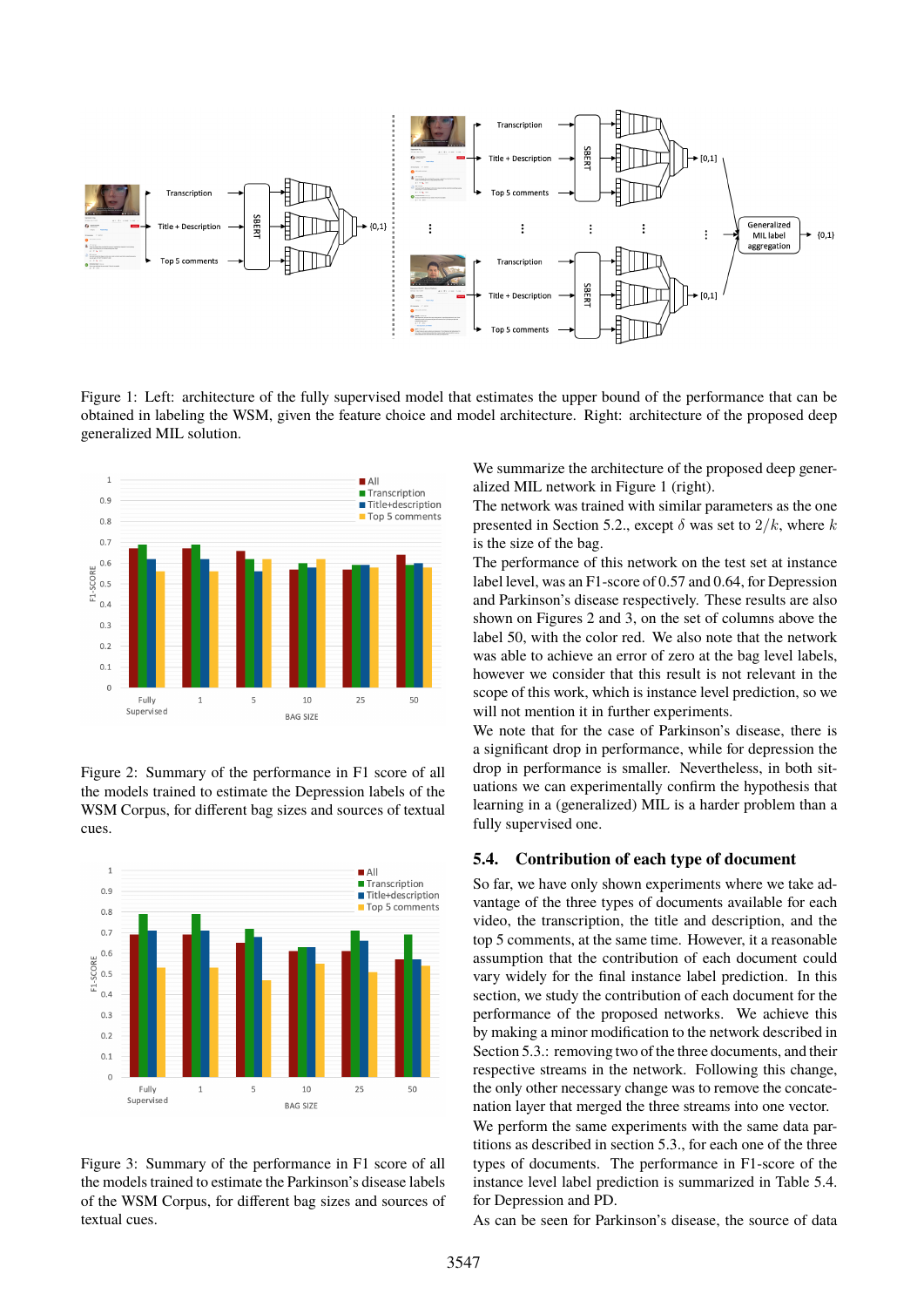| Document\Disease      | <b>Depression</b> | Parkinson's<br>disease |
|-----------------------|-------------------|------------------------|
| <b>Transcription</b>  | 0.59              | 0.69                   |
| Title + description   | 0.60              | 0.57                   |
| <b>Top 5 comments</b> | 0.58              | 0.54                   |

Table 1: Performance in F1 score of the proposed deep MIL network for one type of textual cue at a time, for Depression and Parkinson's disease

that contains the most useful information for this problem is the transcription, which on its own outperforms the networks trained on the three documents. Intuitively this result is not unexpected, since it is reasonable to assume that the content of the conversation by the subject of the video will be far more important to determine the health status than the title and description of the video, or the comments to the video. However this is not the case for depression, where the three models have a very similar performance.

We note however, that across the two diseases, the model trained only with the top 5 comments was the one with the poorest average performance. One of the reasons behind this may be that not all the videos have comments, and for these cases random embedding vectors were generated to replace them. The models trained on title and description of the video, while not so poor as the one trained on the top 5 comments, still performed worse that the model trained on the transcription.

### <span id="page-6-1"></span>**5.5. Influence of bag size**

Another variable in this problem that is interesting to study is the influence of the bag size. Intuitively, one would expect as the size of the bags get bigger, the learning problem becomes harder. In this section we test this hypothesis for bag sizes of 5, 10, and 25. Additionally we also perform the same experiments by setting the bag size to 1, where we expect to see the same results as the ones reported in Section [5.2.,](#page-4-0) since the two problems become equivalent: the instance labels are completely determined by the bag labels.

We note that the experiments reported in Sections [5.3.,](#page-4-1) and [5.4.,](#page-5-3) were also repeated for different bag sizes: 1, 5, 10, and 25, so that we could make a complete report on the influence of these two variables: bag size, and input documents.

The networks were trained with the same parameters as before, as well as trained and tested in the same partitions of the data. However, depending on the bag size, each bag was randomly divided into smaller bags. The instances from the original bags were not mixed. The new bag labels were assigned based on the aggregation of the manually obtained instance level labels for that bag, following Eq. [3.](#page-2-1)

These results for this experiment, for both Depression and Parkinson's disease are summarized in Table [5.5..](#page-6-1) Furthermore, the results are also shown in Figures [2,](#page-5-1) and [3,](#page-5-2) for Depression and Parkinson's respectively. In these two figures it is possible to compare the performance of all the models with different bag sizes and input data, and the fully supervised upper bound.

Again, in this set of experiments, we are able to confirm the hypothesis that, as a rule of thumb that larger bags are

| <b>Bag</b> | Document\Disease      | <b>Depression</b> | Parkinson's |
|------------|-----------------------|-------------------|-------------|
| size       |                       |                   | disease     |
| 1          | All                   | 0.67              | 0.69        |
|            | <b>Transcription</b>  | 0.69              | 0.79        |
|            | Title + description   | 0.62              | 0.71        |
|            | <b>Top 5 comments</b> | 0.56              | 0.53        |
| 5          | All                   | 0.66              | 0.65        |
|            | <b>Transcription</b>  | 0.62              | 0.72        |
|            | Title + description   | 0.56              | 0.68        |
|            | <b>Top 5 comments</b> | 0.62              | 0.47        |
| 10         | All                   | 0.57              | 0.61        |
|            | <b>Transcription</b>  | 0.60              | 0.63        |
|            | Title + description   | 0.58              | 0.63        |
|            | <b>Top 5 comments</b> | 0.62              | 0.55        |
| 25         | All                   | 0.57              | 0.61        |
|            | <b>Transcription</b>  | 0.59              | 0.71        |
|            | Title + description   | 0.60              | 0.66        |
|            | <b>Top 5 comments</b> | 0.58              | 0.51        |

Table 2: Performance in F1 score for the proposed deep MIL network for diferent sizes of bags, and different types of textual cues, for Depression and Parkinson's disease.

associated to a harder learning problem. This occurs because for bigger bags, the restrictions on the instance labels are smaller. In fact, in the extreme case of a positive bag with infinite samples, we would be almost in a completely unsupervised learning scenario, other that having the prior of knowing that a fraction of the instance belonged to the positive class.

# **6. Conclusion and Future Work**

<span id="page-6-0"></span>This work's motivation was to overcome the problem of the lack of existence of large and rich speech medical dataset with which to train deep and complex models for the detection and monitoring of speech affecting diseases. We proposed that a solution for this problem would be to mine the data from online multimedia repositories, such as YouTube, and automate the labeling process. More specifically, the solution that we proposed for the automation of the annotation process, included formulating this problem in the generalized MIL framework, for which we proposed a solution based on deep neural networks. To achieve this, our major contribution was to adopt a new loss function that verified the conditions of the generalized MIL framework and that the same time was fully differentiable to allow training via backpropagation. We tested the proposed framework on the WSM Corpus, specifically for the detection of subjects affected by Depression and Parkinson's disease in YouTube videos. We used features derived from the transcription, metadata, and comments of the video. In our experiments, we were able to confirm several interesting phenomena, namely: We confirmed that the bag size has influence in determining the difficulty of the learning problem - larger bags create harder learning problems; we quantified the contribution of each type of document used to describe the data, and concluded that, regardless of the bag size, the transcription consistently carried the most information to determine the heath status of the video's subject.

Finally, we argue that the core of this work lies on the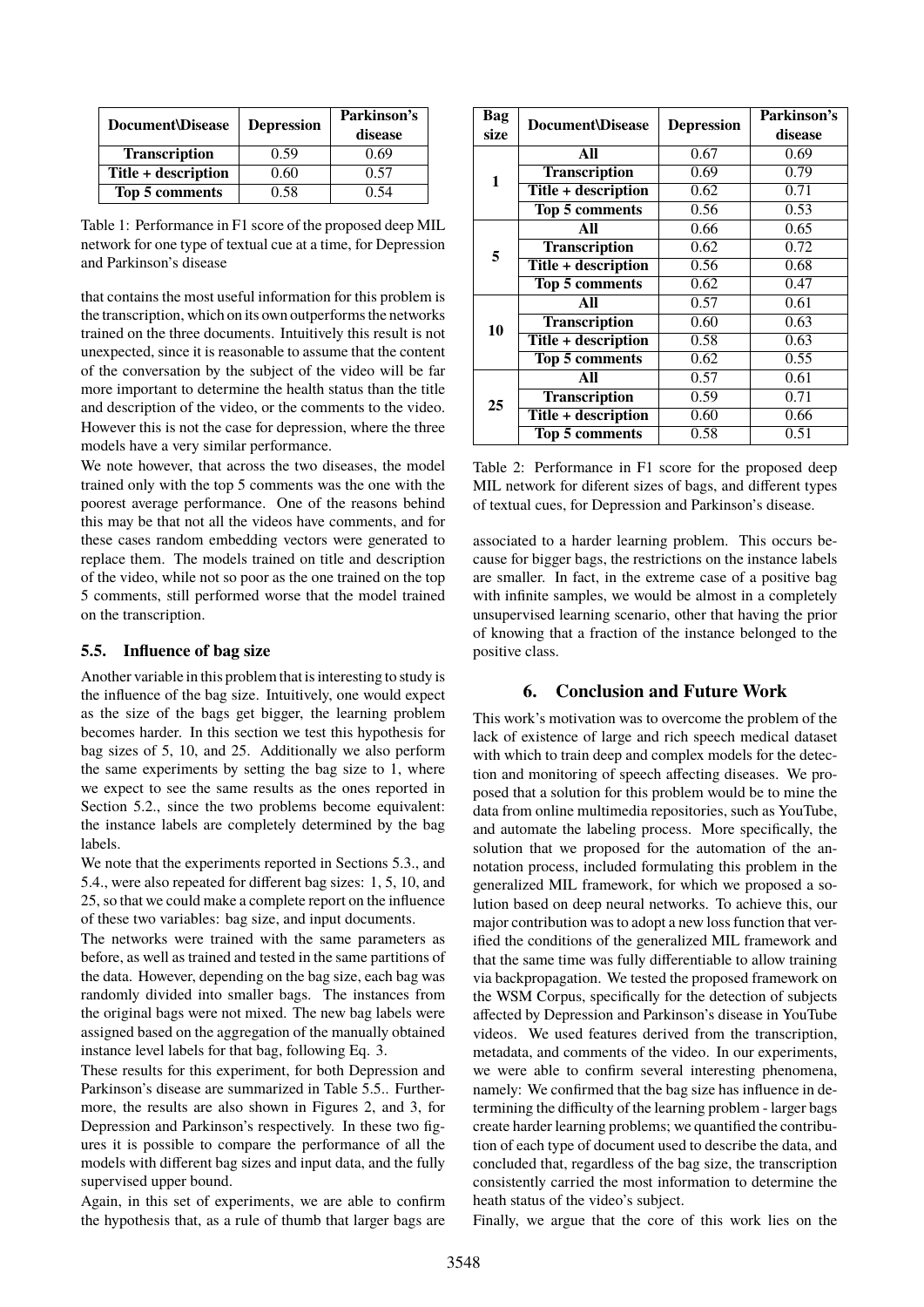new generalized MIL formulation, and that details such as features or input data, can be trivially changed so that our solution can be used in different domains, as long as the data still maintains the structure imposed by (generalized) MIL.

As for future work, we will plan to include multimodal sources of data to perform the dataset labeling, such as the audio of video. We also plan do further develop the proposed generalized MIL solution such that we can decrease that gap between its performance and the performance of a comparable model in a fully supervised scenario.

# **7. Acknowledgements**

This work was supported by Portuguese national funds through Fundação para a Ciência e a Tecnologia (FCT) with reference UID/CEC/50021/2019.

#### **8. References**

- Andrews, S., Tsochantaridis, I., and Hofmann, T. (2003). Support vector machines for multiple-instance learning. In Advances in neural information processing systems, pages 577–584.
- Carneiro, G., Chan, A. B., Moreno, P. J., and Vasconcelos, N. (2007). Supervised learning of semantic classes for image annotation and retrieval. *IEEE transactions on pattern analysis and machine intelligence*, 29(3):394– 410.
- Correia, J., Trancoso, I., and Raj, B. (2016a). Adaptation of svm for mil for inferring the polarity of movies and movie reviews. In 2016 IEEE Spoken Language Technology Workshop (SLT), pages 258–264. IEEE.
- Correia, J., Trancoso, I., and Raj, B. (2016b). Detecting psychological distress in adults through transcriptions of clinical interviews. In International Conference on Advances in Speech and Language Technologies for Iberian Languages, pages 162–171. Springer.
- Correia, J., Raj, B., and Trancoso, I. (2018a). Querying depression vlogs. In 2018 IEEE Spoken Language Technology Workshop (SLT), pages 987–993. IEEE.
- Correia, J., Raj, B., Trancoso, I., and Teixeira, F. (2018b). Mining multimodal repositories for speech affecting diseases.
- Cummins, N., Scherer, S., Krajewski, J., Schnieder, S., Epps, J., and Quatieri, T. F. (2015). A review of depression and suicide risk assessment using speech analysis. *Speech Communication*, 71:10–49.
- De Lau, L. M. and Breteler, M. M. (2006). Epidemiology of parkinson's disease. *The Lancet Neurology*, 5(6):525– 535.
- Devlin, J., Chang, M.-W., Lee, K., and Toutanova, K. (2018). Bert: Pre-training of deep bidirectional transformers for language understanding.
- Dibazar, A. A., Narayanan, S., and Berger, T. W. (2002). Feature analysis for automatic detection of pathological speech. In Engineering in Medicine and Biology, 2002. 24th Annual Conference and the Annual Fall Meeting of the Biomedical Engineering Society EMBS/BMES Conference, 2002. Proceedings of the Second Joint, volume 1, pages 182–183. IEEE.
- Dietterich, T. G., Lathrop, R. H., and Lozano-Pérez, T. (1997). Solving the multiple instance problem with axisparallel rectangles. *Artificial intelligence*, 89(1-2):31–71.
- Ilse, M., Tomczak, J. M., and Welling, M. (2018). Attention-based deep multiple instance learning. *arXiv preprint arXiv:1802.04712*.
- Kraus, O. Z., Ba, J. L., and Frey, B. J. (2016). Classifying and segmenting microscopy images with deep multiple instance learning. *Bioinformatics*, 32(12):i52–i59.
- Li, W. and Vasconcelos, N. (2015). Multiple instance learning for soft bags via top instances. In Proceedings of the ieee conference on computer vision and pattern recognition, pages 4277–4285.
- Liao, H., McDermott, E., and Senior, A. (2013). Large scale deep neural network acoustic modeling with semisupervised training data for youtube video transcription. In 2013 IEEE Workshop on Automatic Speech Recognition and Understanding, pages 368–373. IEEE.
- Liu, B., Xiao, Y., and Hao, Z. (2018). A selective multiple instance transfer learning method for text categorization problems. *Knowledge-Based Systems*, 141:178–187.
- López-de Ipiña, K., Alonso, J.-B., Travieso, C. M., Solé-Casals, J., Egiraun, H., Faundez-Zanuy, M., Ezeiza, A., Barroso, N., Ecay-Torres, M., Martinez-Lage, P., et al. (2013). On the selection of non-invasive methods based on speech analysis oriented to automatic alzheimer disease diagnosis. *Sensors*, 13(5):6730–6745.
- Lopez-de Ipiña, K., Alonso, J. B., Solé-Casals, J., Barroso, N., Henriquez, P., Faundez-Zanuy, M., Travieso, C. M., Ecay-Torres, M., Martinez-Lage, P., and Eguiraun, H. (2015). On automatic diagnosis of alzheimer's disease based on spontaneous speech analysis and emotional temperature. *Cognitive Computation*, 7(1):44–55.
- Maron, O. and Lozano-Pérez, T. (1998). A framework for multiple-instance learning. In Advances in neural information processing systems, pages 570–576.
- Muangpaisan, W., Mathews, A., Hori, H., and Seidel, D. (2011). A systematic review of the worldwide prevalence and incidence of parkinson's disease. *Journal of the Medical Association of Thailand*, 94(6):749.
- Organization, W. H. (2002). The world health report 2002: reducing risks, promoting healthy life. World Health Organization.
- Orozco-Arroyave, J. R., Belalcazar-Bolanos, E. A., Arias-Londoño, J. D., Vargas-Bonilla, J. F., Skodda, S., Rusz, J., Daqrouq, K., Hönig, F., and Nöth, E. (2015). Characterization methods for the detection of multiple voice disorders: Neurological, functional, and laryngeal diseases. *IEEE journal of biomedical and health informatics*, 19(6):1820–1828.
- Quellec, G., Cazuguel, G., Cochener, B., and Lamard, M. (2017). Multiple-instance learning for medical image and video analysis. *IEEE reviews in biomedical engineering*, 10:213–234.
- Reimers, N. and Gurevych, I. (2019). Sentence-bert: Sentence embeddings using siamese bert-networks. *arXiv preprint arXiv:1908.10084*.
- Schuller, B., Steidl, S., Batliner, A., Bergelson, E., Krajewski, J., Janott, C., Amatuni, A., Casillas, M., Seidl,